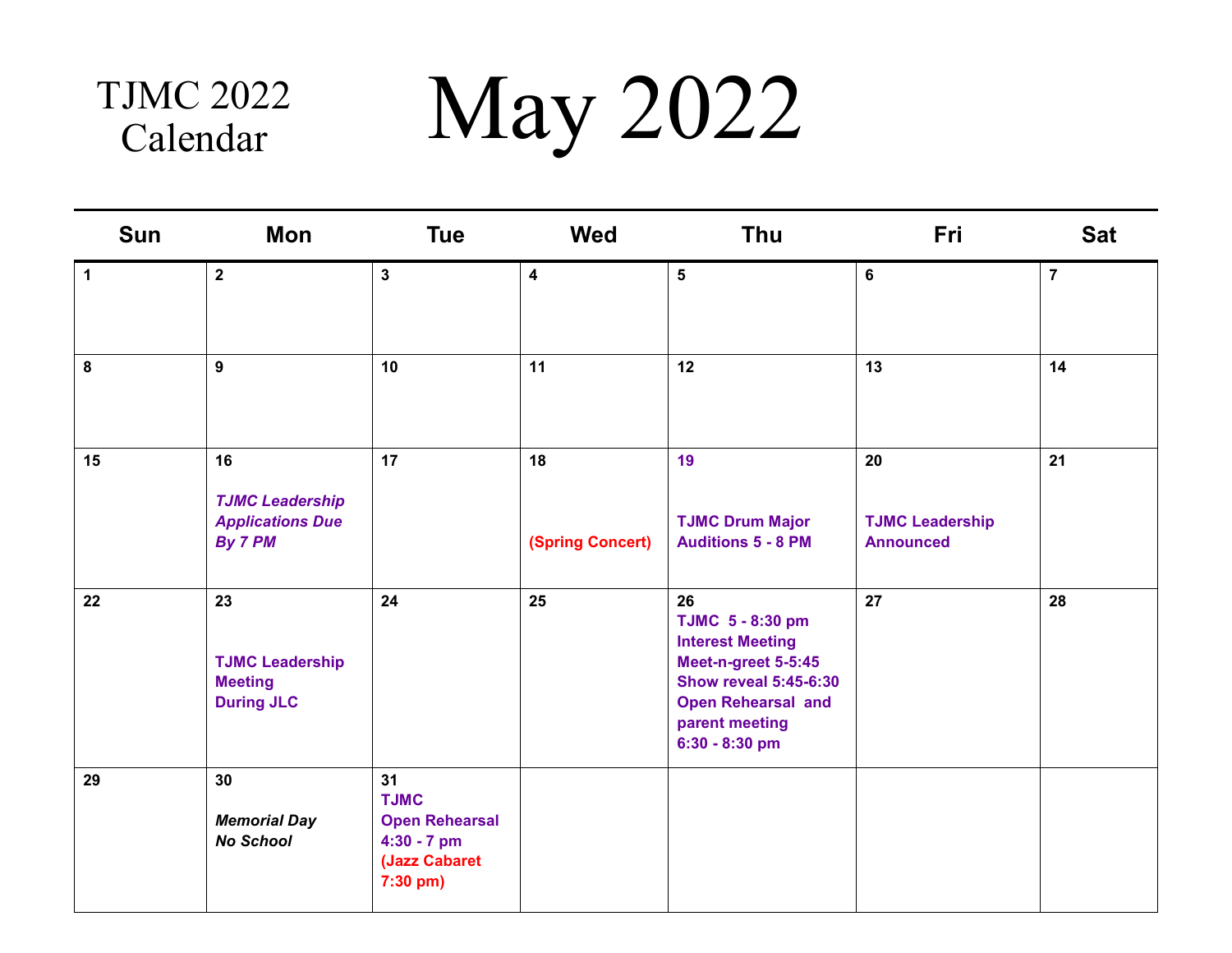## Calendar

### TJMC 2022 June 2022

| Sun | Mon                          | <b>Tue</b>                                                                                                                     | Wed          | Thu                                                                          | Fri                                                                | <b>Sat</b>              |
|-----|------------------------------|--------------------------------------------------------------------------------------------------------------------------------|--------------|------------------------------------------------------------------------------|--------------------------------------------------------------------|-------------------------|
|     |                              |                                                                                                                                | $\mathbf{1}$ | $\overline{2}$                                                               | $\mathbf{3}$<br><b>TJMC</b><br><b>Open Rehearsal</b><br>$5 - 8$ pm | $\overline{\mathbf{4}}$ |
| 5   | $6\phantom{a}$               | $\overline{7}$<br><b>TJMC</b><br><b>Open Rehearsal</b><br>$5 - 8$ pm                                                           | $\pmb{8}$    | 9<br><b>TJMC</b><br><b>Rehearsal</b><br>$5 - 8$ pm<br><b>COMMITMENT DATE</b> | 10<br><b>Last Day of School</b>                                    | 11                      |
| 12  | 13<br><b>Teacher Workday</b> | 14<br><b>TJMC</b><br><b>Rehearsal</b><br>$5 - 8$ pm<br>Date adjusted from 6/16<br><b>Summer attendance</b><br>policy in effect | 15           | 16                                                                           | 17                                                                 | 18                      |
| 19  | 20                           | 21                                                                                                                             | 22           | 23                                                                           | 24                                                                 | 25                      |
| 26  | 27                           | 28                                                                                                                             | 29           | 30<br><b>TJMC</b><br><b>Virtual Check-in</b><br><b>Details TBA</b>           |                                                                    |                         |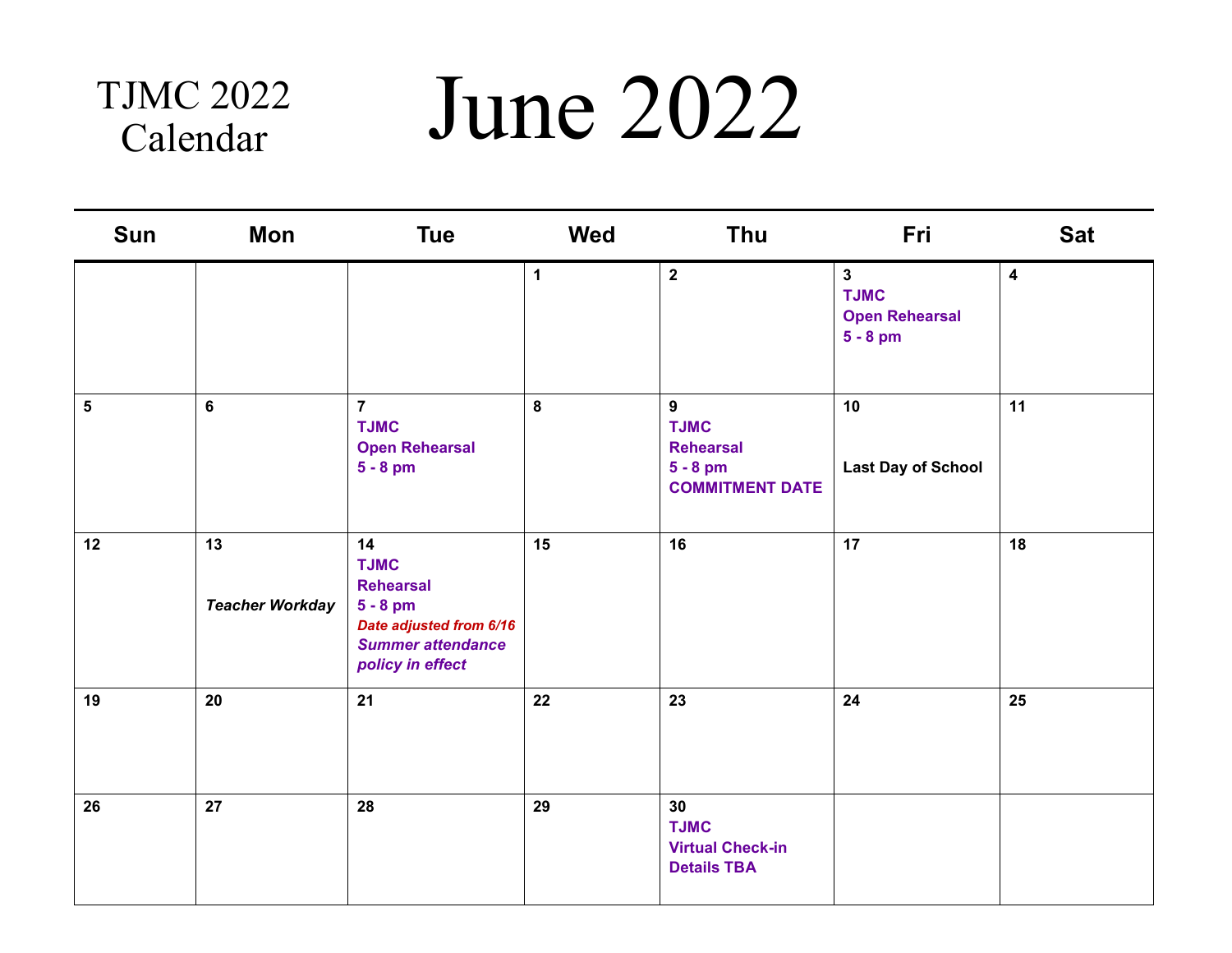## Calendar

TJMC 2022 July 2022

| Sun          | Mon                     | <b>Tue</b>      | <b>Wed</b> | Thu                                                                                                                                     | Fri         | <b>Sat</b>              |
|--------------|-------------------------|-----------------|------------|-----------------------------------------------------------------------------------------------------------------------------------------|-------------|-------------------------|
|              |                         |                 |            |                                                                                                                                         | $\mathbf 1$ | $\overline{\mathbf{2}}$ |
| $\mathbf{3}$ | $\overline{\mathbf{4}}$ | $5\overline{)}$ | $\bf 6$    | $\overline{7}$                                                                                                                          | 8           | $\mathbf{9}$            |
| 10           | 11                      | 12              | 13         | 14<br><b>TJMC</b><br><b>Virtual Check-in</b><br><b>Details TBA</b>                                                                      | 15          | 16                      |
| 17           | 18                      | 19              | $20\,$     | 21                                                                                                                                      | ${\bf 22}$  | 23                      |
| 24<br>31     | $25\phantom{.0}$        | 26              | ${\bf 27}$ | 28<br><b>TJMC Leadership</b><br><b>Camp 12 - 3 pm</b><br><b>TJMC Rehearsal</b><br>$4 - 8$ pm<br>(Summer attendance<br>policy in effect) | 29          | 30                      |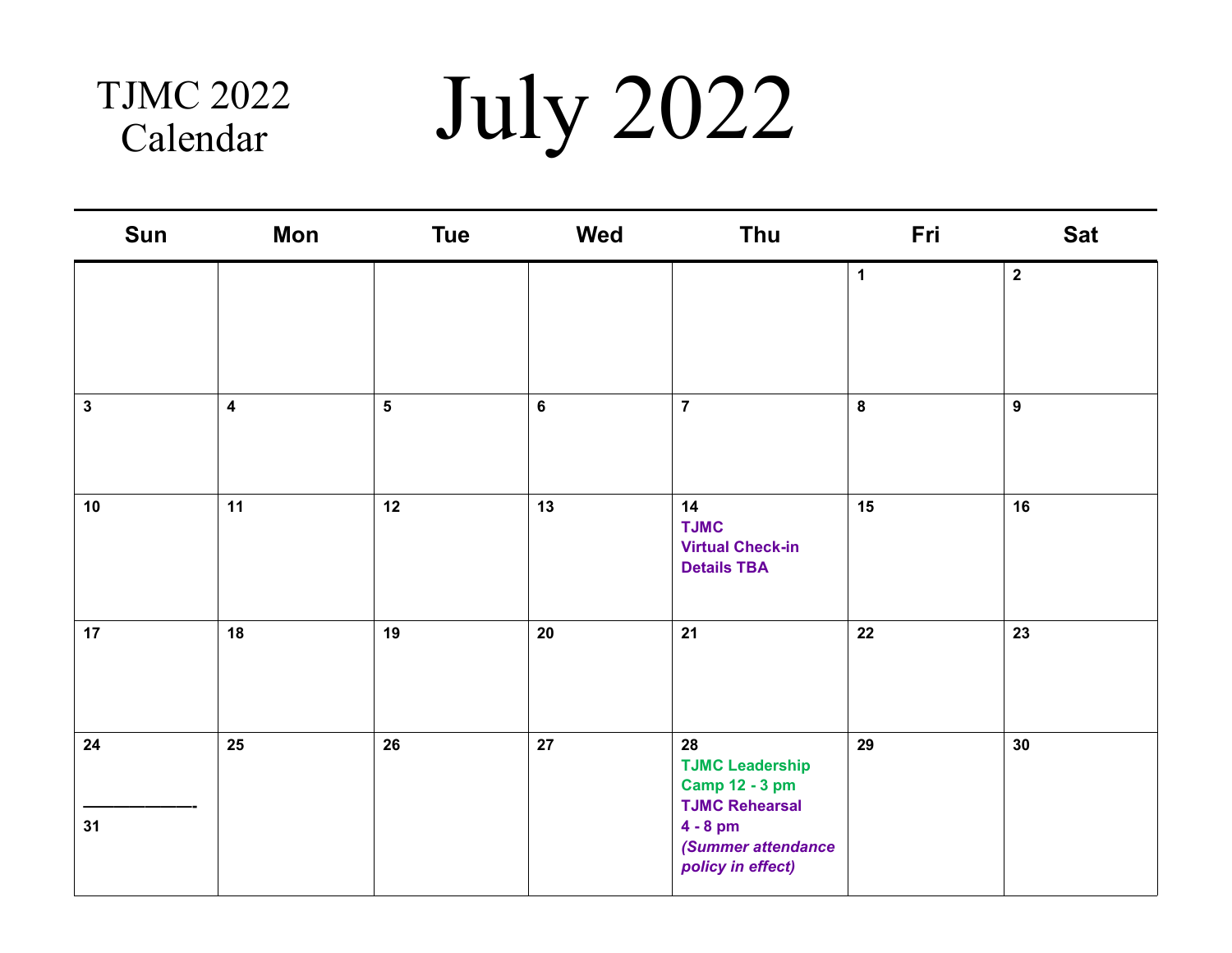#### August 2022 TJMC 2022 Calendar

| <b>Sun</b>                  | Mon                                                                             | <b>Tue</b>                                                                | <b>Wed</b>                                                        | <b>Thu</b>                              | Fri | <b>Sat</b>       |
|-----------------------------|---------------------------------------------------------------------------------|---------------------------------------------------------------------------|-------------------------------------------------------------------|-----------------------------------------|-----|------------------|
|                             | $5\phantom{1}$<br><b>TJMC Home Band Camp Aug 1-5 8 am - 5 pm</b>                | 6<br>Aug 6<br>Reh 10am-2pm<br><b>Uniform Fitting</b><br><b>EQ Loading</b> |                                                                   |                                         |     |                  |
| $\overline{7}$              | Guard uniform fitting<br><b>During rehearsal</b><br>8                           | <b>Band uniform fitting</b><br>$5 - 7:30$ pm<br>9                         | 10                                                                | 11                                      | 12  | $2 - 5$ pm<br>13 |
|                             | "Away" Camp Aug 7-11<br><b>Trip to Shrine Mont at Orkney Springs, Basye, VA</b> |                                                                           | <b>Return home from</b><br><b>Away Camp</b><br>Arrive at TJ 11 am | No Reh                                  |     |                  |
| 14                          | 15                                                                              | 16                                                                        | 17                                                                | 18                                      | 19  | 20               |
| <b>Aug 14</b><br>$2 - 8$ pm |                                                                                 | <b>Home Camp</b><br><b>Aug 15-18</b><br>$4:30 - 8 \text{ pm}$             |                                                                   |                                         |     |                  |
| 21                          | 22<br><b>FCPS First Day of</b><br><b>School</b>                                 | 23<br><b>TJMC Reh</b><br>4:30 - 7:30 pm                                   | 24                                                                | 25<br><b>TJMC Reh</b><br>4:30 - 7:30 pm | 26  | 27               |
| 28                          | 29<br><b>TJMC Reh</b><br>$4:30 - 6$ pm                                          | 30<br><b>TJMC Reh</b><br>4:30 - 7:30 pm                                   | 31                                                                |                                         |     |                  |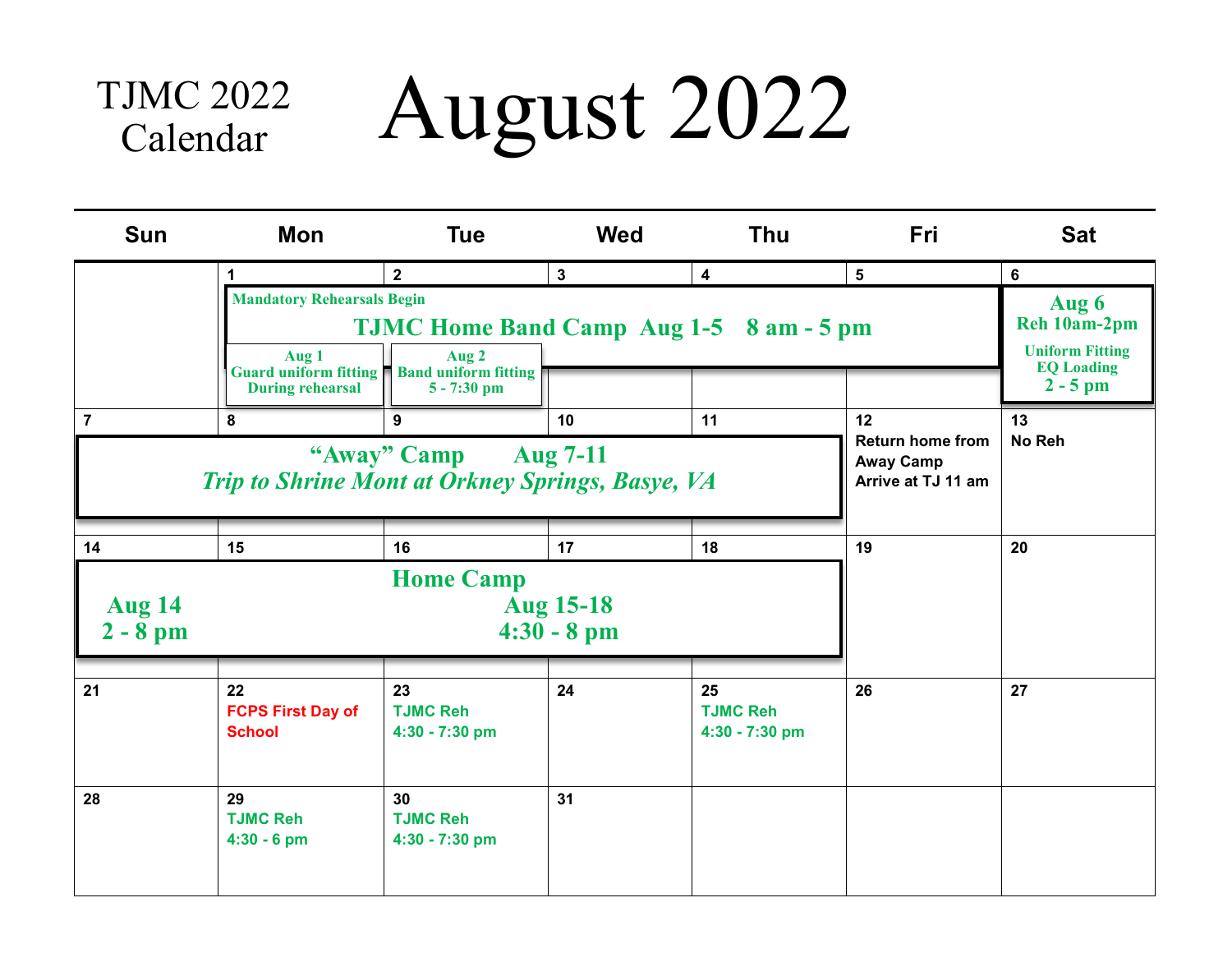# TJMC 2022 September 2022

| Sun                     | Mon                                                 | <b>Tue</b>                              | <b>Wed</b>     | <b>Thu</b>                                       | Fri                                                             | <b>Sat</b>                                                                                             |
|-------------------------|-----------------------------------------------------|-----------------------------------------|----------------|--------------------------------------------------|-----------------------------------------------------------------|--------------------------------------------------------------------------------------------------------|
|                         |                                                     |                                         |                | $\mathbf 1$<br><b>TJMC Reh</b><br>4:30 - 7:30 pm | $\overline{2}$                                                  | $\mathbf{3}$                                                                                           |
| $\overline{\mathbf{4}}$ | 5<br><b>No School</b>                               | 6<br><b>TJMC Reh</b><br>4:30 - 7:30 pm  | $\overline{7}$ | 8<br><b>TJMC Reh</b><br>4:30 - 7:30 pm           | 9<br><b>TJMC @ Football</b>                                     | 10<br><b>TJMC Reh</b><br>$9$ am $-8$ pm<br><b>Parent Preview</b><br>$7:30 - 8$ pm<br><b>TJ Stadium</b> |
| 11                      | 12 <sup>°</sup><br><b>TJMC Reh</b><br>$4:30 - 6$ pm | 13<br><b>TJMC Reh</b><br>4:30 - 7:30 pm | 14             | 15<br><b>TJMC Reh</b><br>4:30 - 7:30 pm          | 16<br><b>TJMC @ Football</b><br><b>Equip load after</b><br>game | 17<br><b>TJMC @ VMBC</b><br><b>Woodgrove HS</b><br>(PM only - tent.)<br><b>No Bus</b>                  |
| 18                      | 19<br><b>TJMC Reh</b><br>$4:30 - 6$ pm              | 20<br><b>TJMC Reh</b><br>4:30 - 7:30 pm | 21             | 22<br><b>TJMC Reh</b><br>4:30 - 7:30 pm          | 23<br><b>TJMC @ Football</b><br><b>Homecoming?</b>              | 24                                                                                                     |
| 25                      | 26<br><b>TJMC Reh</b><br>$4:30 - 6$ pm              | 27<br><b>TJMC Reh</b><br>4:30 - 7:30 pm | 28             | 29<br><b>TJMC Reh</b><br>4:30 - 7:30 pm          | 30                                                              |                                                                                                        |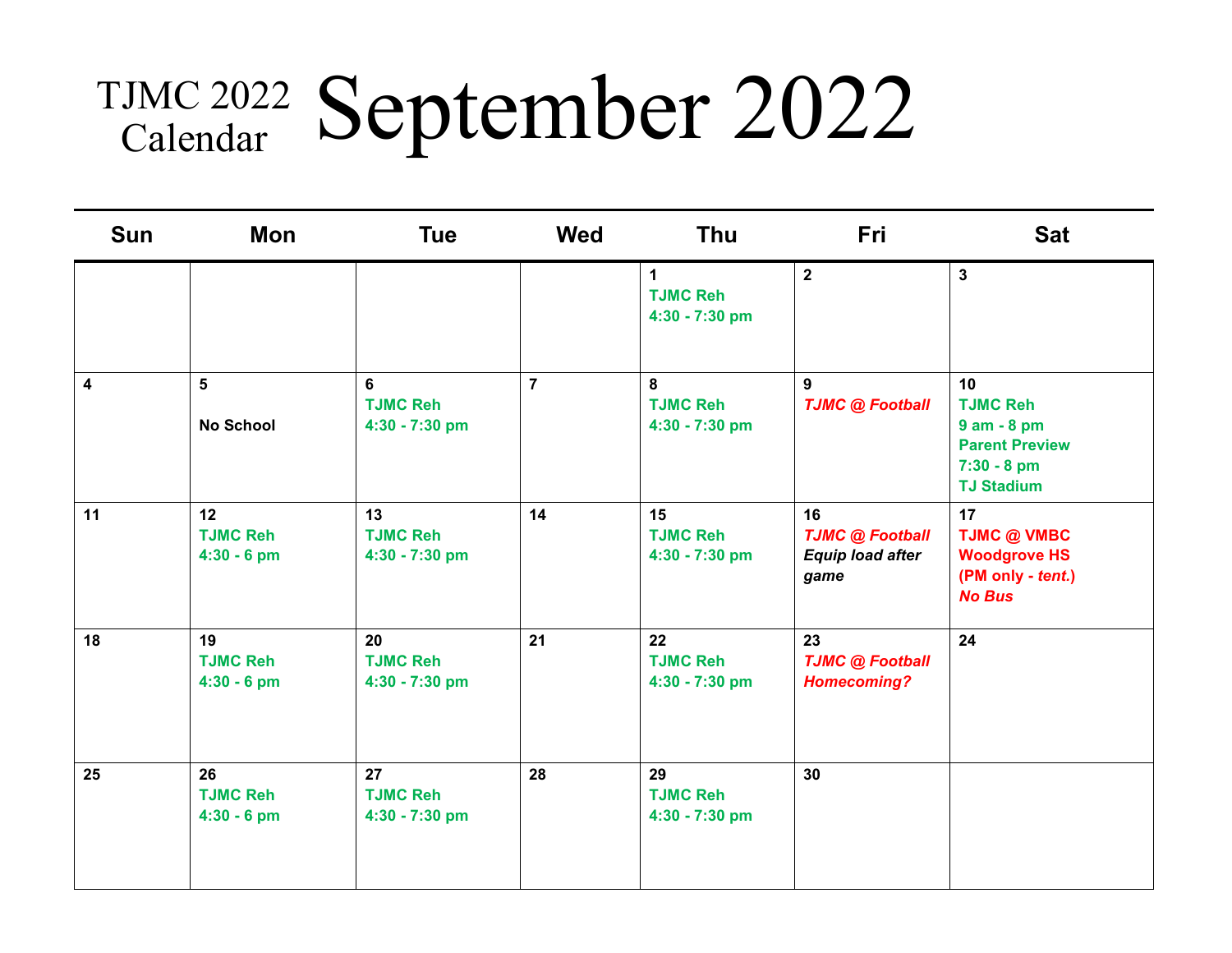### October 2022 TJMC 2022 Calendar

| <b>Sun</b>              | Mon                                                                                           | <b>Tue</b>                              | <b>Wed</b>           | <b>Thu</b>                              | Fri                                                 | <b>Sat</b>                                                                                                                      |
|-------------------------|-----------------------------------------------------------------------------------------------|-----------------------------------------|----------------------|-----------------------------------------|-----------------------------------------------------|---------------------------------------------------------------------------------------------------------------------------------|
|                         |                                                                                               |                                         |                      |                                         |                                                     | $\mathbf{1}$<br>SAT test?                                                                                                       |
| $\overline{\mathbf{2}}$ | 3<br><b>No Reh</b><br><b>SRO Auditions at TJ</b><br><b>ALL TJ Bands</b><br>Volunteer 4 - 8 pm | 4<br><b>TJMC Reh</b><br>4:30 - 7:30 pm  | $\mathbf{5}$         | 6<br><b>TJMC Reh</b><br>4:30 - 7:30 pm  | $\overline{7}$<br><b>Equip load after</b><br>school | 8<br><b>TJMC @ BOA</b><br><b>Univ. of Delaware</b><br>(All Day)<br><b>Bus</b>                                                   |
| $\boldsymbol{9}$        | 10<br><b>No School</b>                                                                        | 11<br><b>TJMC Reh</b><br>4:30 - 7:30 pm | 12                   | 13<br><b>TJMC Reh</b><br>4:30 - 7:30 pm | 14<br><b>TJMC @ Football</b><br><b>Equip load</b>   | 15<br><b>TJMC @ VMBC</b><br><b>Dominion HS</b><br>(PM only - tent.)<br><b>No Bus</b>                                            |
| 16                      | 17<br><b>TJMC Reh</b><br>$4:30 - 6$ pm                                                        | 18<br><b>TJMC Reh</b><br>4:30 - 7:30 pm | 19                   | 20<br><b>TJMC Reh</b><br>4:30 - 7:30 pm | 21<br><b>TJMC @ Football</b><br><b>Equip load</b>   | 22<br><b>TJMC @ VBODA</b><br><b>Assessment (AM)</b><br><b>Patriot HS</b><br><b>TJMC @ VMBC</b><br>Freedom HS (PM)<br><b>Bus</b> |
| 23                      | 24<br><b>TJMC Reh</b><br>$4:30 - 6$ pm                                                        | 25<br><b>TJMC Reh</b><br>4:30 - 7:30 pm | 26<br>(Fall Concert) | 27<br><b>TJMC Reh</b><br>4:30 - 7:30 pm | 28                                                  | 29                                                                                                                              |
| 30                      | 31<br><b>Teacher Workday</b>                                                                  |                                         |                      |                                         |                                                     |                                                                                                                                 |